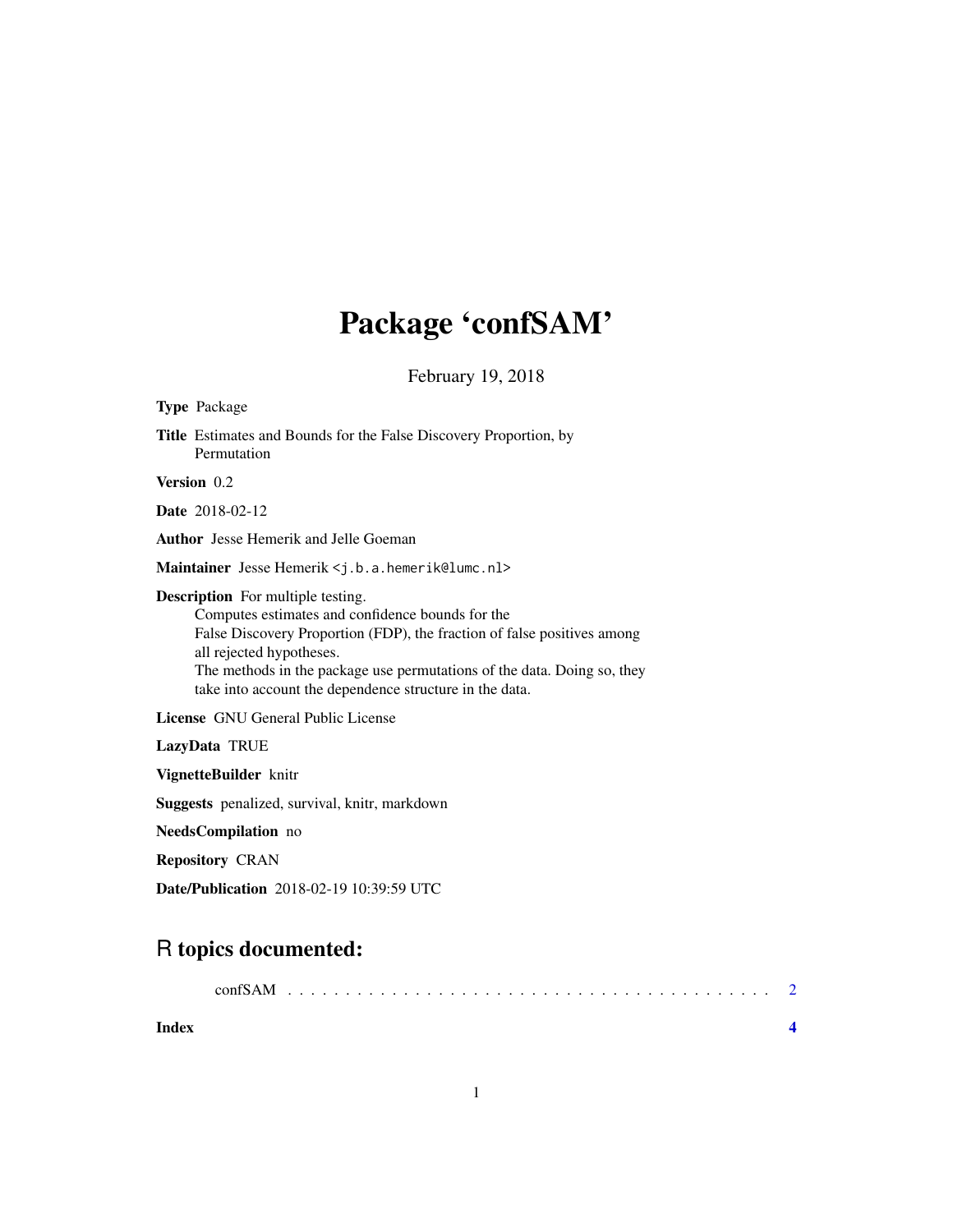<span id="page-1-0"></span>

#### Description

Computes a confidence upper bound for the False Discovery Proportion (FDP). The input required is a matrix containing test statistics (or p-values) for (randomly) permuted versions of the data.

#### Usage

```
confSAM(p, PM, includes.id=TRUE, cutoff=0.01, reject="small", alpha=0.05,
       method="simple", ncombs=1000)
```
#### Arguments

| p           | A vector containing the p-values for the original (unpermuted) data.                                                                                                                                                                                                                                                                                                                                                                                        |
|-------------|-------------------------------------------------------------------------------------------------------------------------------------------------------------------------------------------------------------------------------------------------------------------------------------------------------------------------------------------------------------------------------------------------------------------------------------------------------------|
| <b>PM</b>   | A matrix (with length(p) columns) containing for each permutation the p-<br>values corresponding to the permuted version of the data. If PM contains the<br>original values p, then they should be in the first row of PM.                                                                                                                                                                                                                                  |
| includes.id | Set this to FALSE if PM does not contain the original p-values p.                                                                                                                                                                                                                                                                                                                                                                                           |
| cutoff      | A number or a vector of length $\text{length}(p)$ . In the first case all hypotheses<br>with test statistics exceeding cutoff are rejected. In the second case there is a<br>separate cut-off for each hypothesis.                                                                                                                                                                                                                                          |
| reject      | If reject="small", then all hypotheses with test statistics (p-values) smaller<br>than cutoff are rejected. If reject="larger", then all hypotheses with test<br>statistics larger than cutoff are rejected. If reject="absolute", then all hy-<br>potheses with test statistics with absolute value larger than cutoff are rejected.                                                                                                                       |
| alpha       | 1-alpha is the desired confidence level of the bounds.                                                                                                                                                                                                                                                                                                                                                                                                      |
| method      | If method="simple", then a basic (fast) bound for V (the number of false posi-<br>tives) is computed. If method="full", then a (computationally intensive) closed<br>testing-based bound for V is computed. This is usually infeasible when the<br>number of rejections is large. If method="approx", then an approximation of<br>the closed testing-based bound for V is computed. The resulting bound may be<br>anti-conservative if ncombs is too small. |
| ncombs      | Only applies when method="approx". It is the number of random combinations<br>that the approximation method checks. Larger values of ncombs give more reli-<br>able results.                                                                                                                                                                                                                                                                                |

#### Value

A vector with three values is returned. The first value is the number if rejections. The second value is a basic median unbiased estimate of the number of false positives V. This estimate coincides with the simple upper bound for alpha=0.5. The third value is a (1-alpha)-confidence upper bound for V (it depends on the argument method which bound this is.)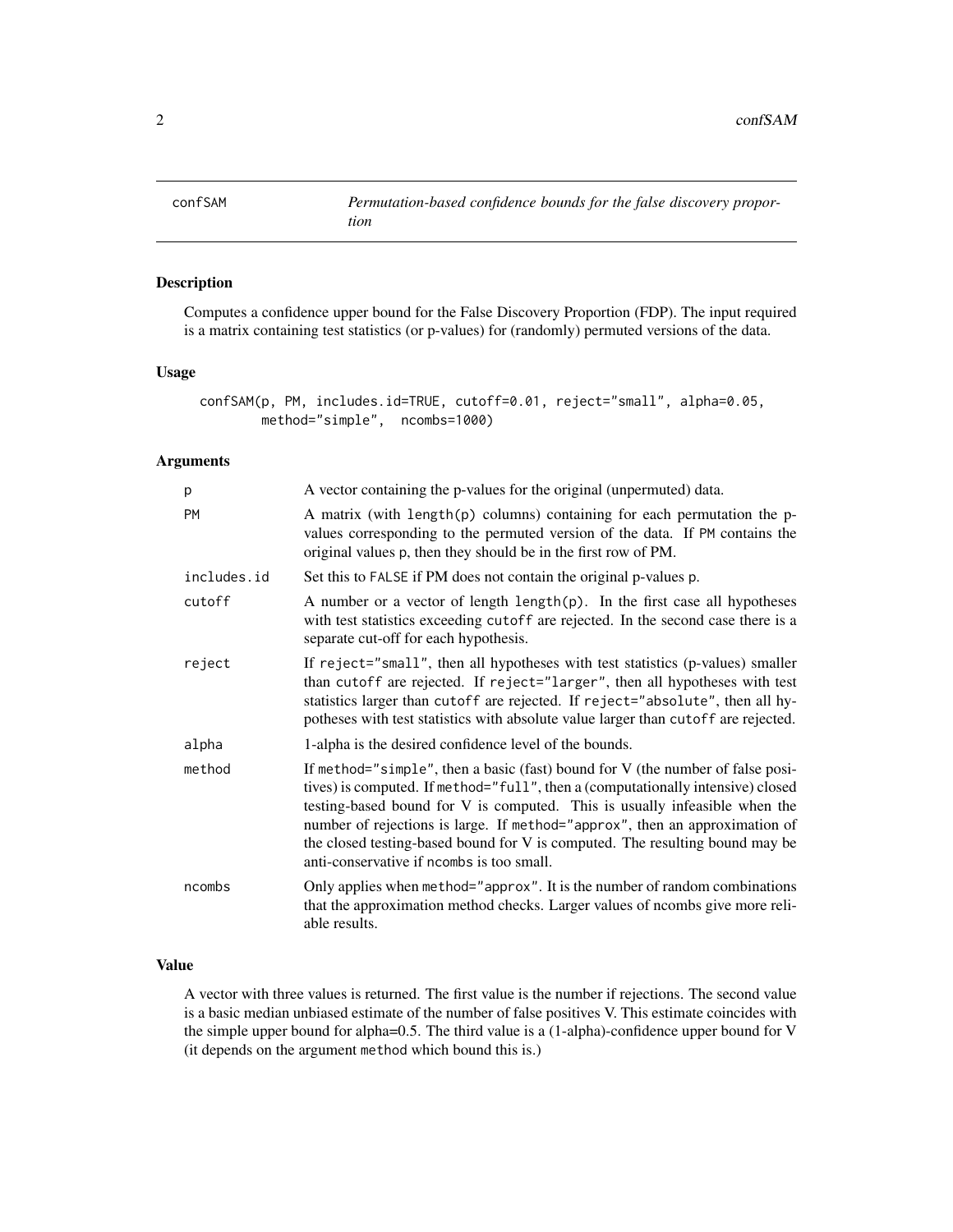#### confSAM 3

#### Examples

```
#This is a fast example. It is recommended to take w and ncombs larger in practice.
set.seed(423)
m <- 100 #number of hypotheses
n <- 10 #the amount of subjects is 2n (n cases, n controls).
w <- 50 #number of random permutations. Here we take w small for computational speed
X \leq - matrix(rnorm((2*n)*m), 2*n, m)
X[1:n,1:50] <- X[1:n,1:50]+1.5 # the first 50 hypotheses are false
#(increased mean for the first n individuals).
y \leftarrow c(numeric(n)+1, numeric(n)-1)Y <- t(replicate(w, sample(y, size=2*n, replace=FALSE)))
Y[1,] <- y #add identity permutation
pvalues <- matrix(nrow=w,ncol=m)
for(j in 1: w){
  for(i in 1:m){
    pvalues[j,i] <- t.test( X[Y[j,]=1,i], X[Y[j,]=-1,i],
                            alternative="two.sided" )$p.value
  }
}
## number of rejections:
confSAM(p=pvalues[1,], PM=pvalues, cutoff=0.05, alpha=0.1, method="simple")[1]
## basic median unbiased estimate of #false positives:
confSAM(p=pvalues[1,], PM=pvalues, cutoff=0.05, alpha=0.1, method="simple")[2]
## basic (1-alpha)-upper bound for #false positives:
confSAM(p=pvalues[1,], PM=pvalues, cutoff=0.05, alpha=0.1, method="simple")[3]
## potentially smaller (1-alpha)-upper bound for #false positives:
## (taking 'ncombs' much larger recommended)
confSAM(p=pvalues[1,], PM=pvalues, cutoff=0.05, alpha=0.1, method="approx",
        ncombs=50)[3]
```

```
## actual number of false positives:
sum(pvalues[1,51:100]<0.05)
```